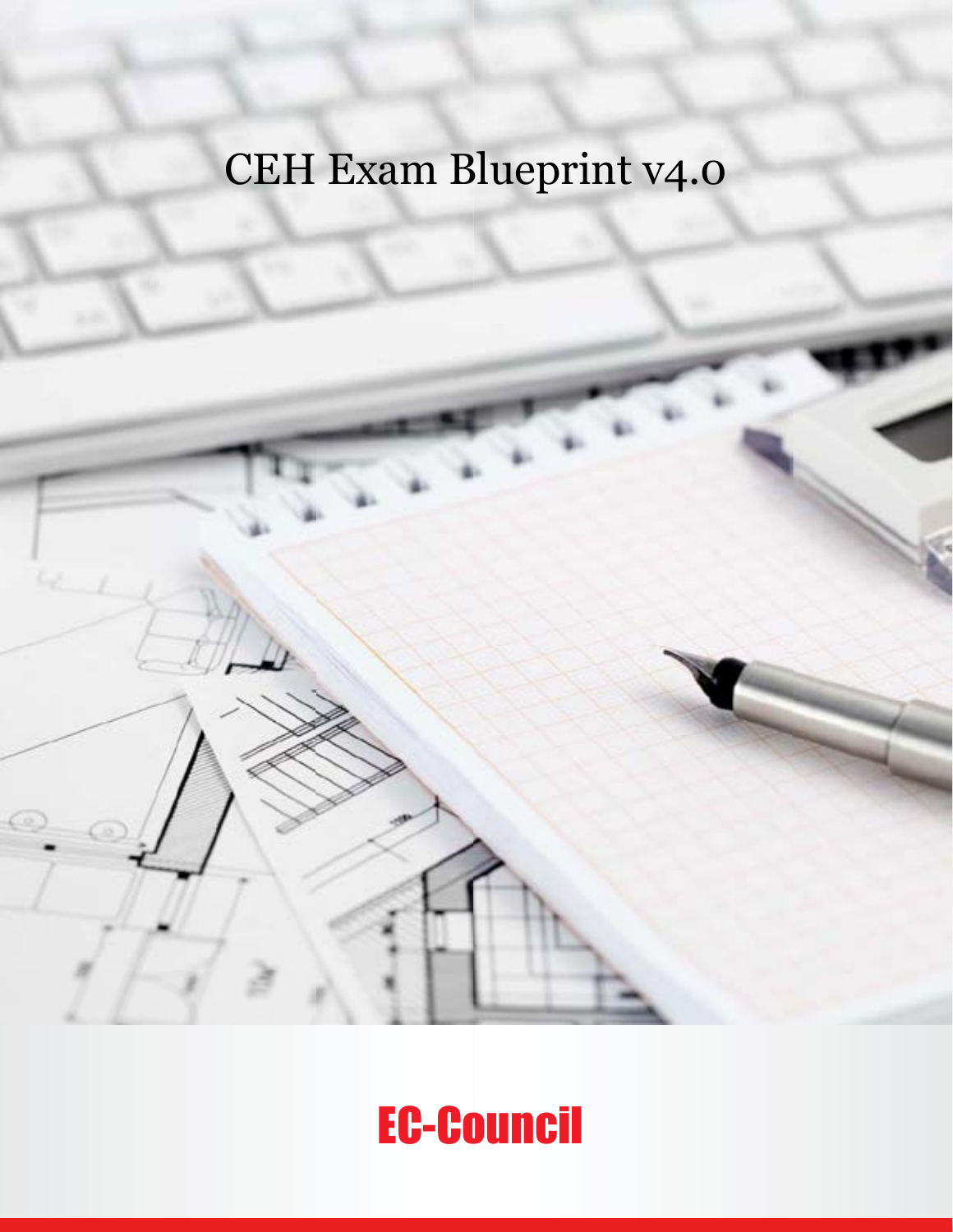|    | <b>Domain</b>                                                      | <b>Sub Domain</b>                  | <b>Description</b>                                                                                                                                                                                                                                                                                                                                                                                                                                                                                                                                                                                                                     | <b>Number of</b><br><b>Questions</b> | Weightage<br>(%) |
|----|--------------------------------------------------------------------|------------------------------------|----------------------------------------------------------------------------------------------------------------------------------------------------------------------------------------------------------------------------------------------------------------------------------------------------------------------------------------------------------------------------------------------------------------------------------------------------------------------------------------------------------------------------------------------------------------------------------------------------------------------------------------|--------------------------------------|------------------|
| 1. | Information<br>Security and<br><b>Ethical Hacking</b><br>Overview  | Introduction to Ethical<br>Hacking | <b>Information Security Overview</b><br>$\bullet$<br><b>Cyber Kill Chain Concepts</b><br>$\bullet$<br><b>Hacking Concepts</b><br>$\bullet$<br><b>Ethical Hacking Concepts</b><br>$\bullet$<br><b>Information Security Controls</b><br>$\bullet$<br>Information Security Laws and Standards<br>$\bullet$                                                                                                                                                                                                                                                                                                                                | 8                                    | 6%               |
| 2. | Reconnaissance<br>Techniques                                       | Footprinting and<br>Reconnaissance | <b>Footprinting Concepts</b><br>$\bullet$<br><b>Footprinting Methodology</b><br>$\bullet$<br>Footprinting through Search Engines<br>$\bullet$<br>Footprinting through Web Services<br>$\bullet$<br>Footprinting through Social Networking Sites<br>$\bullet$<br><b>Website Footprinting</b><br>$\bullet$<br><b>Email Footprinting</b><br>$\bullet$<br><b>Whois Footprinting</b><br>$\bullet$<br><b>DNS Footprinting</b><br>$\bullet$<br><b>Network Footprinting</b><br>$\bullet$<br>Footprinting through Social Engineering<br>$\bullet$<br><b>Footprinting Tools</b><br>$\bullet$<br><b>Footprinting Countermeasures</b><br>$\bullet$ | 10                                   | 21%              |
|    |                                                                    | <b>Scanning Networks</b>           | <b>Network Scanning Concepts</b><br>$\bullet$<br><b>Scanning Tools</b><br>$\bullet$<br><b>Host Discovery</b><br>$\bullet$<br>Port and Service Discovery<br>$\bullet$<br>OS Discovery (Banner Grabbing/OS<br>$\bullet$<br>Fingerprinting)<br>Scanning Beyond IDS and Firewall<br>$\bullet$<br>Draw Network Diagrams<br>$\bullet$                                                                                                                                                                                                                                                                                                        | 10                                   |                  |
|    |                                                                    | Enumeration                        | <b>Enumeration Concepts</b><br>$\bullet$<br><b>NetBIOS Enumeration</b><br>$\bullet$<br><b>SNMP Enumeration</b><br>$\bullet$<br><b>LDAP Enumeration</b><br>$\bullet$<br>NTP and NFS Enumeration<br><b>SMTP and DNS Enumeration</b><br>Other Enumeration Techniques (IPsec, VoIP, RPC,<br>$\bullet$<br>Unix/Linux, Telnet, FTP, TFTP, SMB, IPv6, and BGP<br>enumeration)<br><b>Enumeration Countermeasures</b><br>$\bullet$                                                                                                                                                                                                              | 6                                    |                  |
| 3. | System<br><b>Hacking Phases</b><br>and Attack<br><b>Techniques</b> | <b>Vulnerability Analysis</b>      | <b>Vulnerability Assessment Concepts</b><br>$\bullet$<br><b>Vulnerability Classification and Assessment</b><br>$\bullet$<br><b>Types</b><br><b>Vulnerability Assessment Solutions and Tools</b><br><b>Vulnerability Assessment Reports</b>                                                                                                                                                                                                                                                                                                                                                                                             | $\mathsf{q}$                         | 17%              |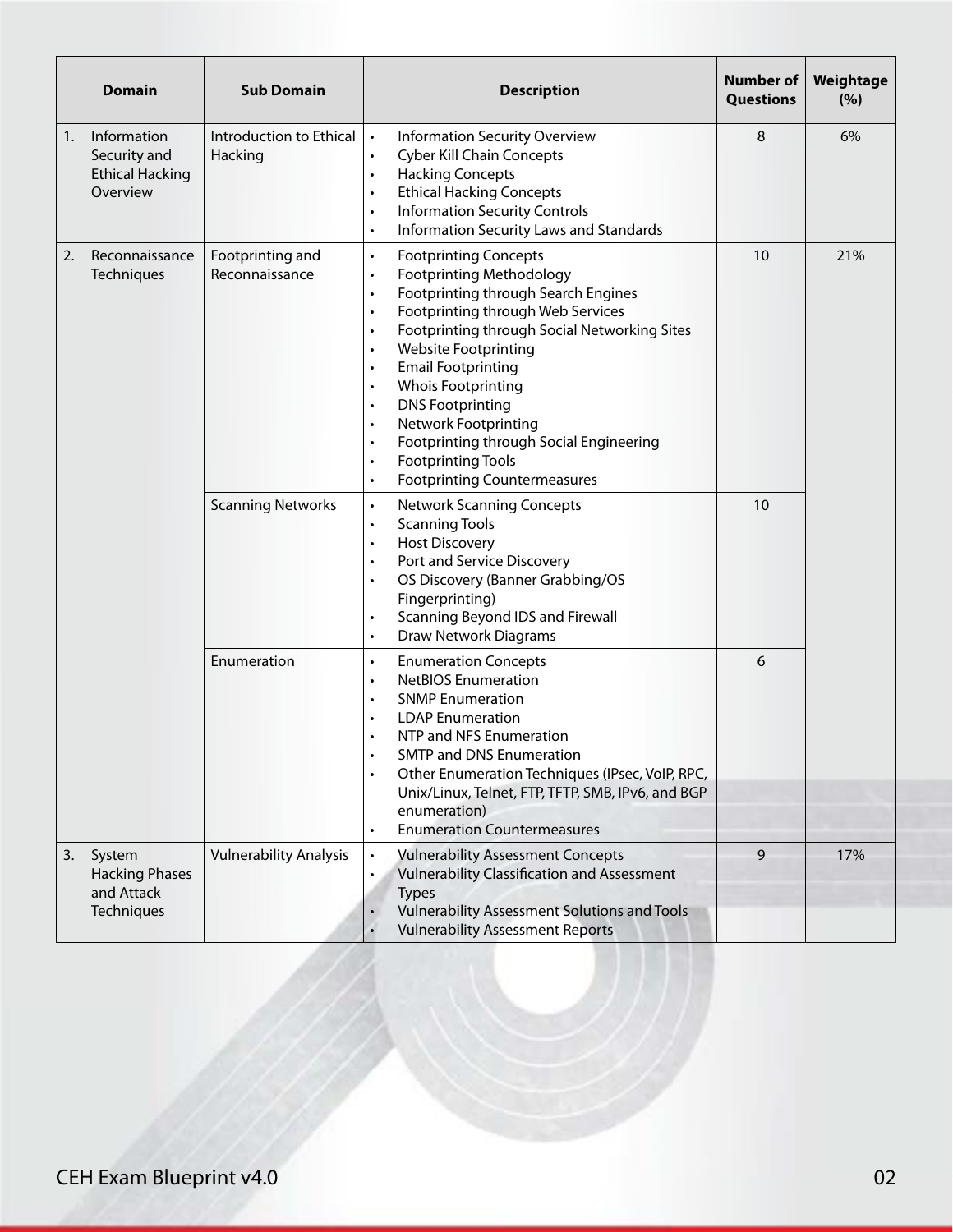|                                           | <b>System Hacking</b>  | <b>System Hacking Concepts</b><br>$\bullet$<br><b>Gaining Access</b><br>$\bullet$<br><b>Cracking Passwords</b><br>$\bullet$<br>Vulnerability Exploitation<br><b>Escalating Privileges</b><br>$\bullet$<br><b>Maintaining Access</b><br>$\bullet$<br><b>Executing Applications</b><br>$\bullet$<br><b>Hiding Files</b><br>$\bullet$<br><b>Clearing Logs</b><br>$\bullet$                                                                           | 6              |     |
|-------------------------------------------|------------------------|---------------------------------------------------------------------------------------------------------------------------------------------------------------------------------------------------------------------------------------------------------------------------------------------------------------------------------------------------------------------------------------------------------------------------------------------------|----------------|-----|
|                                           | <b>Malware Threats</b> | <b>Malware Concepts</b><br>$\bullet$<br><b>APT Concepts</b><br>$\bullet$<br><b>Trojan Concepts</b><br>$\bullet$<br>Virus and Worm Concepts<br>$\bullet$<br><b>File-less Malware Concepts</b><br>$\bullet$<br><b>Malware Analysis</b><br>$\bullet$<br><b>Malware Countermeasures</b><br>$\bullet$<br><b>Anti-Malware Software</b><br>$\bullet$                                                                                                     | 6              |     |
| Network and<br>4.<br>Perimeter<br>Hacking | Sniffing               | <b>Sniffing Concepts</b><br>$\bullet$<br><b>Sniffing Technique: MAC Attacks</b><br>$\bullet$<br>Sniffing Technique: DHCP Attacks<br>$\bullet$<br>Sniffing Technique: ARP Poisoning<br>$\bullet$<br>Sniffing Technique: Spoofing Attacks<br>$\bullet$<br>Sniffing Technique: DNS Poisoning<br>$\bullet$<br><b>Sniffing Tools</b><br>$\bullet$<br><b>Sniffing Countermeasures</b><br>$\bullet$<br><b>Sniffing Detection Techniques</b><br>$\bullet$ | 3              | 14% |
|                                           | Social Engineering     | <b>Social Engineering Concepts</b><br>$\bullet$<br><b>Social Engineering Techniques</b><br>$\bullet$<br><b>Insider Threats</b><br>$\bullet$<br>Impersonation on Social<br>$\bullet$<br><b>Networking Sites</b><br>$\bullet$<br><b>Identity Theft</b><br>$\bullet$<br><b>Social Engineering Countermeasures</b><br>$\bullet$                                                                                                                       | 5              |     |
|                                           | Denial-of-Service      | DoS/DDoS Concepts<br>$\bullet$<br>DoS/DDoS Attack Techniques<br>Botnets<br><b>DDoS</b>                                                                                                                                                                                                                                                                                                                                                            | $\overline{2}$ |     |
|                                           |                        | Case Study<br>DoS/DDoS Attack Tools<br>DoS/DDoS Countermeasures<br>DoS/DDoS Protection Tools<br>$\bullet$                                                                                                                                                                                                                                                                                                                                         |                |     |
|                                           | Session Hijacking      | <b>Session Hijacking Concepts</b><br>$\bullet$<br><b>Application Level Session Hijacking</b><br>Network Level Session Hijacking<br><b>Session Hijacking Tools</b><br><b>Session Hijacking Countermeasures</b>                                                                                                                                                                                                                                     | 3              |     |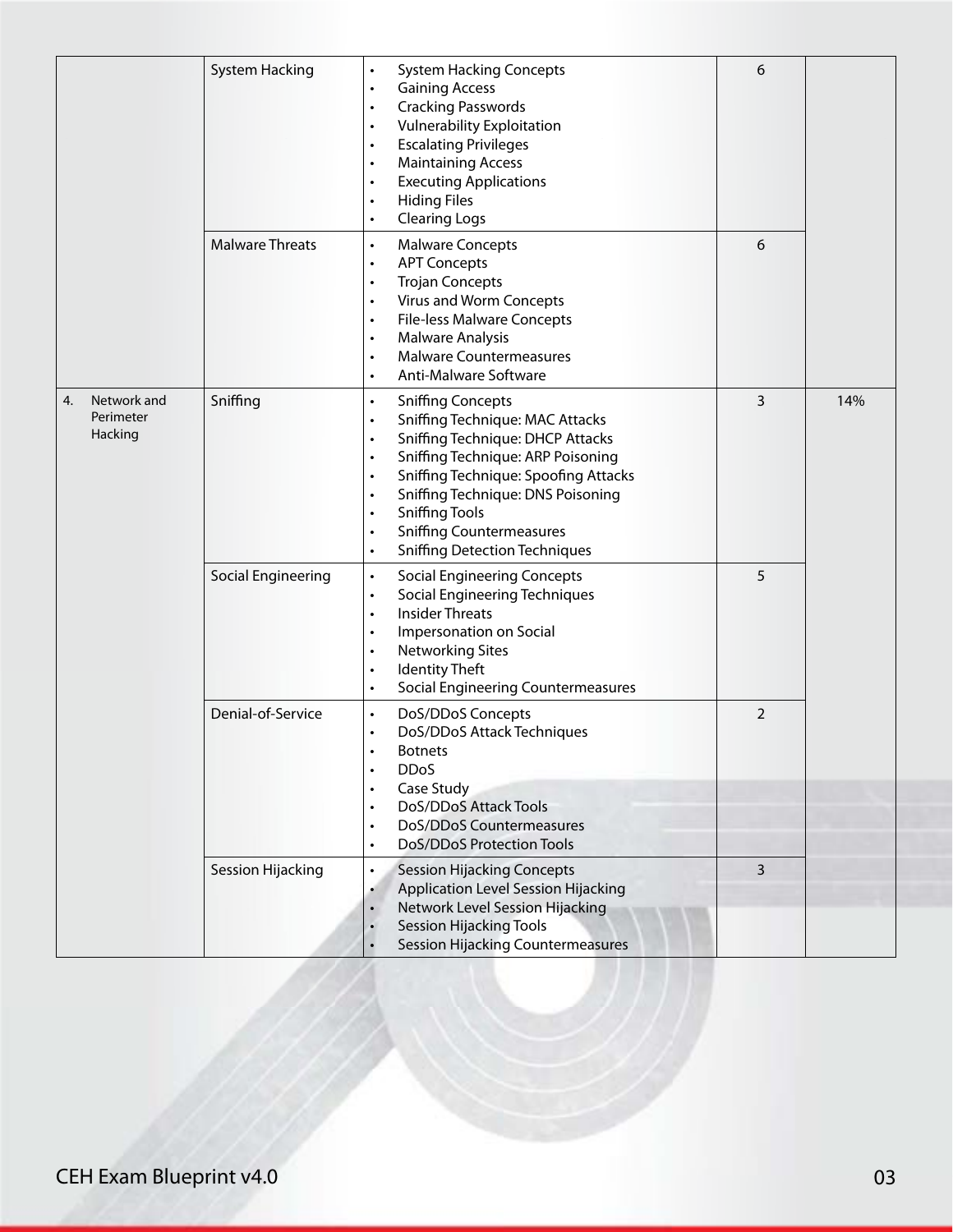|                                                  | Evading IDS, Firewalls,<br>and Honeypots   | IDS, IPS, Firewall, and Honeypot Concepts<br>$\bullet$<br>IDS, IPS, Firewall, and Honeypot Solutions<br>$\bullet$<br><b>Evading IDS</b><br>$\bullet$<br><b>Evading Firewalls</b><br>$\bullet$<br>IDS/Firewall Evading Tools<br>$\bullet$<br><b>Detecting Honeypots</b><br>$\bullet$<br><b>IDS/Firewall Evasion Countermeasures</b><br>$\bullet$                                                                                                                                                                                                                                                                                                                                                                                                                                                                                                | 5              |     |
|--------------------------------------------------|--------------------------------------------|------------------------------------------------------------------------------------------------------------------------------------------------------------------------------------------------------------------------------------------------------------------------------------------------------------------------------------------------------------------------------------------------------------------------------------------------------------------------------------------------------------------------------------------------------------------------------------------------------------------------------------------------------------------------------------------------------------------------------------------------------------------------------------------------------------------------------------------------|----------------|-----|
| Web<br>5.<br>Application<br>Hacking              | <b>Hacking Web Servers</b>                 | Web Server Concepts<br>$\bullet$<br><b>Web Server Attacks</b><br>$\bullet$<br>Web Server Attack Methodology<br>$\bullet$<br><b>Web Server Attack Tools</b><br>$\bullet$<br>Web Server Countermeasures<br>$\bullet$<br>Patch Management<br>$\bullet$<br>Web Server Security Tools<br>$\bullet$                                                                                                                                                                                                                                                                                                                                                                                                                                                                                                                                                  | 8              | 16% |
|                                                  | <b>Hacking Web</b><br>Applications         | Web App Concepts<br>$\bullet$<br>Web App Threats<br>$\bullet$<br>Web App Hacking Methodology<br>$\bullet$<br>Footprint Web Infrastructure<br>$\bullet$<br><b>Analyze Web Applications</b><br>$\bullet$<br><b>Bypass Client-Side Controls</b><br>$\bullet$<br><b>Attack Authentication Mechanism</b><br>$\bullet$<br><b>Attack Authorization Schemes</b><br>$\bullet$<br><b>Attack Access Controls</b><br>$\bullet$<br>Attack Session Management Mechanism<br>$\bullet$<br>Perform Injection Attacks<br>$\bullet$<br><b>Attack Application Logic Flaws</b><br>$\bullet$<br><b>Attack Shared Environments</b><br>$\bullet$<br><b>Attack Database Connectivity</b><br>$\bullet$<br>Attack Web App Client<br>$\bullet$<br><b>Attack Web Services</b><br>$\bullet$<br>Web API, Webhooks and Web Shell<br>$\bullet$<br>Web App Security<br>$\bullet$ | 8              |     |
|                                                  | <b>SQL Injection</b>                       | <b>SQL Injection Concepts</b><br>$\bullet$<br>Types of SQL Injection<br>$\bullet$<br><b>SQL Injection Methodology</b><br><b>SQL Injection Tools</b><br><b>Evasion Techniques</b><br>$\bullet$<br><b>SQL Injection Countermeasures</b><br>$\bullet$                                                                                                                                                                                                                                                                                                                                                                                                                                                                                                                                                                                             | 4              |     |
| <b>Wireless Network</b><br>6.<br>Hacking         | <b>Hacking Wireless</b><br><b>Networks</b> | <b>Wireless Concepts</b><br>$\bullet$<br><b>Wireless Encryption</b><br>$\bullet$<br><b>Wireless Threats</b><br>$\bullet$<br><b>Wireless Hacking Methodology</b><br>$\bullet$<br><b>Wireless Hacking Tools</b><br>$\bullet$<br><b>Bluetooth Hacking</b><br><b>Wireless Countermeasures</b><br><b>Wireless Security Tools</b>                                                                                                                                                                                                                                                                                                                                                                                                                                                                                                                    | 8              | 6%  |
| Mobile Platform,<br>7.<br>IoT, and OT<br>Hacking | <b>Hacking Mobile</b><br>Platforms         | <b>Mobile Platform Attack Vectors</b><br>$\bullet$<br><b>Hacking Android OS</b><br>Hacking iOS<br>$\bullet$<br><b>Mobile Device Management</b><br>$\bullet$<br>Mobile Security Guidelines and Tools<br>$\bullet$                                                                                                                                                                                                                                                                                                                                                                                                                                                                                                                                                                                                                               | $\overline{4}$ | 8%  |